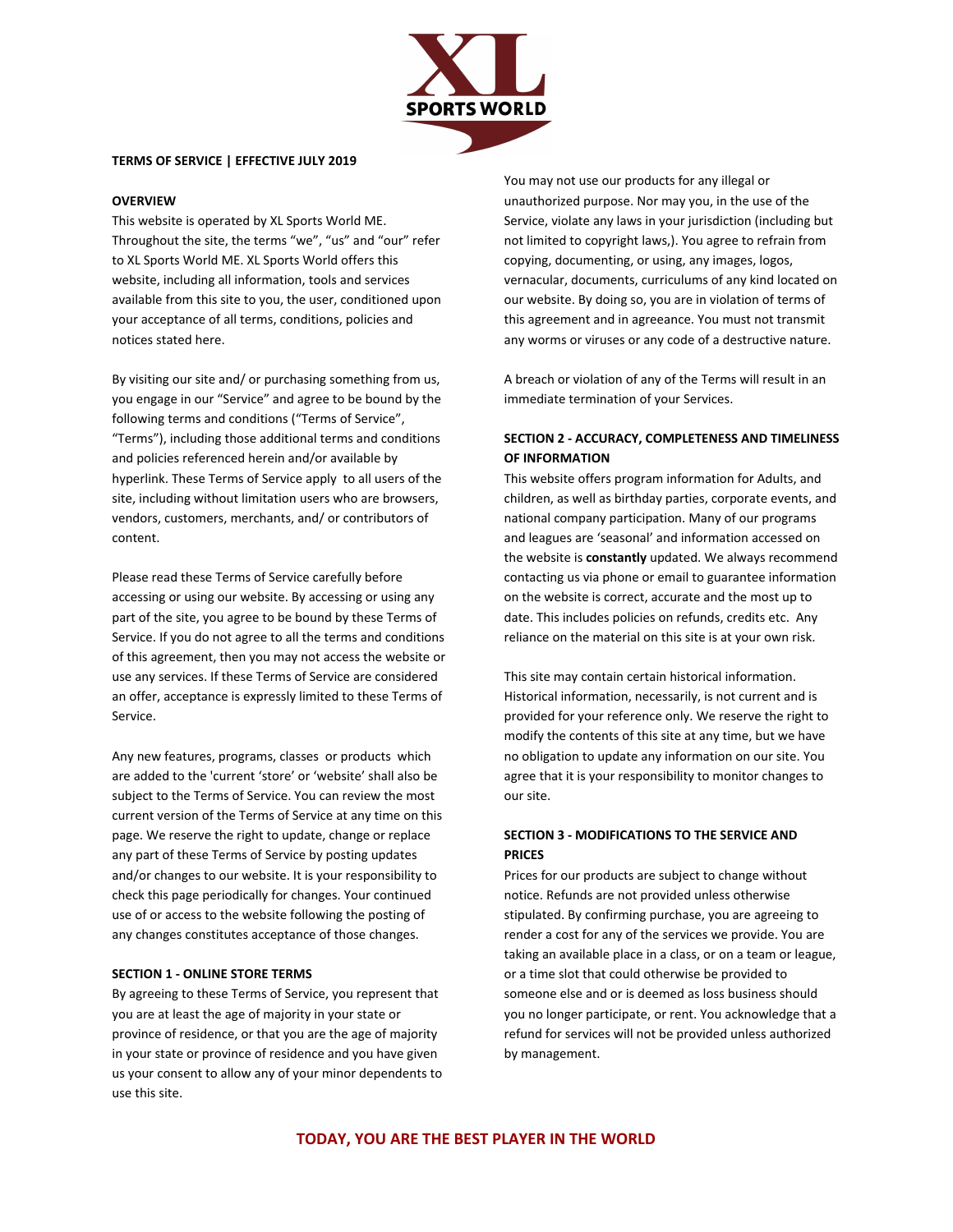

We reserve the right at any time to modify or discontinue the Service (or any part or content thereof) without notice at any time.

# **SECTION 5 - ACCURACY OF BILLING AND ACCOUNT INFORMATION**

We reserve the right to refuse any purchase you place with us. We may, in our sole discretion, limit or cancel the registration or program purchased per person, per household or per order. These restrictions may include payments placed by or under the same customer account, the same credit card, and/or orders that use the same billing and/or shipping address. In the event that we make a change to or cancel an order, we may attempt to notify you by contacting the e-mail and/or billing address/phone number provided at the time the order was made.

You agree to provide current, complete and accurate purchase and account information for all purchases made at our store. You agree to promptly update your account and other information, including your email address and credit card numbers and expiration dates, so that we can complete your transactions and contact you as needed.

Per the laws of our leagues, failure to adhere to the rules and regulations as set forth in the document provided online, may result in your termination of participation with us. In the event of this occurrence, no refunds will be provided. This also applies to any participant or patron that is inside company grounds. Registration for any youth or adult leagues or programs offer a 'zero' monetary refund policy. XL Sports World NJ offers, at its discretion, credit to be applied to future participation in anything we offer for up to a single calendar year. Exceptions to this are only provided in extreme circumstances and at discretion of management.

We may also, in the future, offer new services and/or features through the website (including, the release of new tools and resources). Such new features and/or services shall also be subject to these Terms of Service.

## **SECTION 6 - THIRD-PARTY LINKS**

XL Sports World ME works with its sponsors and partners, and provides access to XL Sports approved business via our website. Certain content, products and services available via clicking the links will include materials from third-parties.

Third-party links on this site may direct you to third-party websites that are not affiliated with us. We are not responsible for examining or evaluating the content or accuracy and we do not warrant and will not have any liability or responsibility for any third-party materials or websites, or for any other materials, products, or services of third-parties.

We are not liable for any harm or damages related to the purchase or use of goods, services, resources, content, or any other transactions made in connection with any third-party websites. Please review carefully the third-party's policies and practices and make sure you understand them before you engage in any transaction. Complaints, claims, concerns, or questions regarding third-party products should be directed to the third-party.

## **SECTION 7 - PROMOTIONAL EMAILS AND CONTENT**

You agree to receive from time to time promotional messages and materials from us, by mail, email or any other contact form you may provide us with (including your phone number for calls or text messages). If you don't want to receive such promotional materials or notices – please just notify us at any time.

## **SECTION 8 - PROHIBITED USES**

In addition to other prohibitions as set forth in the Terms of Service, you are prohibited from using the site or its content: (a) for any unlawful purpose; (b) to solicit others to perform or participate in any unlawful acts; (c) to violate any international, federal, provincial or state regulations, rules, laws, or local ordinances; (d) to infringe upon or violate our intellectual property rights or the intellectual property rights of others; (e) to harass, abuse, insult, harm, defame, slander, disparage, intimidate, or discriminate based on gender, sexual orientation, religion, ethnicity, race, age, national origin, or disability; (f) to submit false or misleading information; (g) to upload or transmit viruses or any other type of malicious code that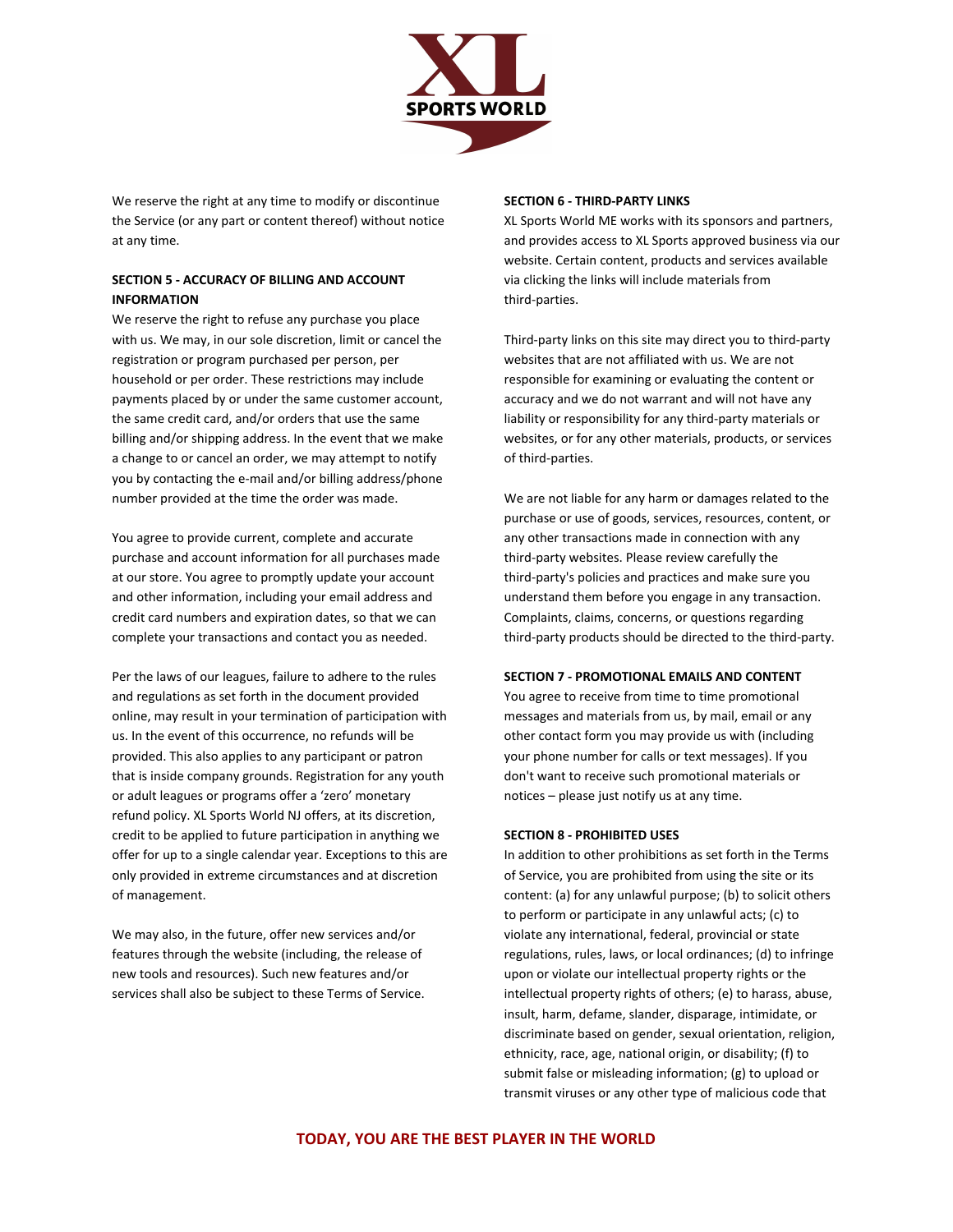will or may be used in any way that will affect the functionality or



states or jurisdiction, our liability shall be limited to the maximum extent permitted by law.

operation of the Service or of any related website, other websites, or the Internet; (h) to collect or track the personal information of others; (i) to spam, phish, pharm, pretext, spider, crawl, or scrape; (j) for any obscene or immoral purpose; or (k) to interfere with or circumvent the security features of the Service or any related website, other websites, or the Internet. We reserve the right to terminate your use of the Service or any related website for violating any of the prohibited uses.

## **SECTION 9 - DISCLAIMER OF WARRANTIES; LIMITATION OF LIABILITY**

You agree that from time to time we may change, update, cancel, postpone any programs, classes, games and schedules due to any circumstances we feel necessary to do so.

You expressly agree that your use of, or inability to use, the programs are at your sole risk. The service and all products and services delivered to you through the service are (except as expressly stated by us) provided 'as is' and 'as available' for your use, without any representation, warranties or conditions of any kind, either express or implied, including all implied warranties or conditions of merchantability, merchantable quality, fitness for a particular purpose, durability, title, and non-infringement.

In no case shall XL Sports World ME, our directors, officers, employees, affiliates, agents, contractors, interns, suppliers, service providers or licensors be liable for any injury, loss, claim, or any direct, indirect, incidental, punitive, special, or consequential damages of any kind, including, without limitation lost profits, lost revenue, lost savings, loss of data, replacement costs, or any similar damages, whether based in contract, tort (including negligence), strict liability or otherwise, arising from your use of any of the service or any products procured using the service, or for any other claim related in any way to your use of the service or any product, including, but not limited to, any errors or omissions in any content, or any loss or damage of any kind incurred as a result of the use of the service or any content (or product) posted, transmitted, or otherwise made available via the service, even if advised of their possibility. Because some states or jurisdiction do not allow the exclusion or the limitation of liability for consequential or incidental damages, in such

### **SECTION 10 - INDEMNIFICATION**

You agree to indemnify, defend and hold harmless XL Sports World ME and our parent, subsidiaries, affiliates, partners, officers, directors, agents, contractors, licensors, service providers, subcontractors, suppliers, interns and employees, harmless from any claim or demand, including reasonable attorneys' fees, made by any third-party due to or arising out of your breach of these Terms of Service or the documents they incorporate by reference, or your violation of any law or the rights of a third-party.

#### **SECTION 11 - SEVERABILITY**

In the event that any provision of these Terms of Service is determined to be unlawful, void or unenforceable, such provision shall nonetheless be enforceable to the fullest extent permitted by applicable law, and the unenforceable portion shall be deemed to be severed from these Terms of Service, such determination shall not affect the validity and enforceability of any other remaining provisions.

## **SECTION 12 - TERMINATION**

The obligations and liabilities of the parties incurred prior to the termination date shall survive the termination of this agreement for all purposes.

These Terms of Service are effective unless and until terminated by either you or us. You may terminate these Terms of Service at any time by notifying us that you no longer wish to use our Services, or when you cease using our site.

If in our sole judgment you fail, or we suspect that you have failed, to comply with any term or provision of these Terms of Service, we also may terminate this agreement at any time without notice and you will remain liable for all amounts due up to and including the date of termination; and/or accordingly may deny you access to our Services (or any part thereof).